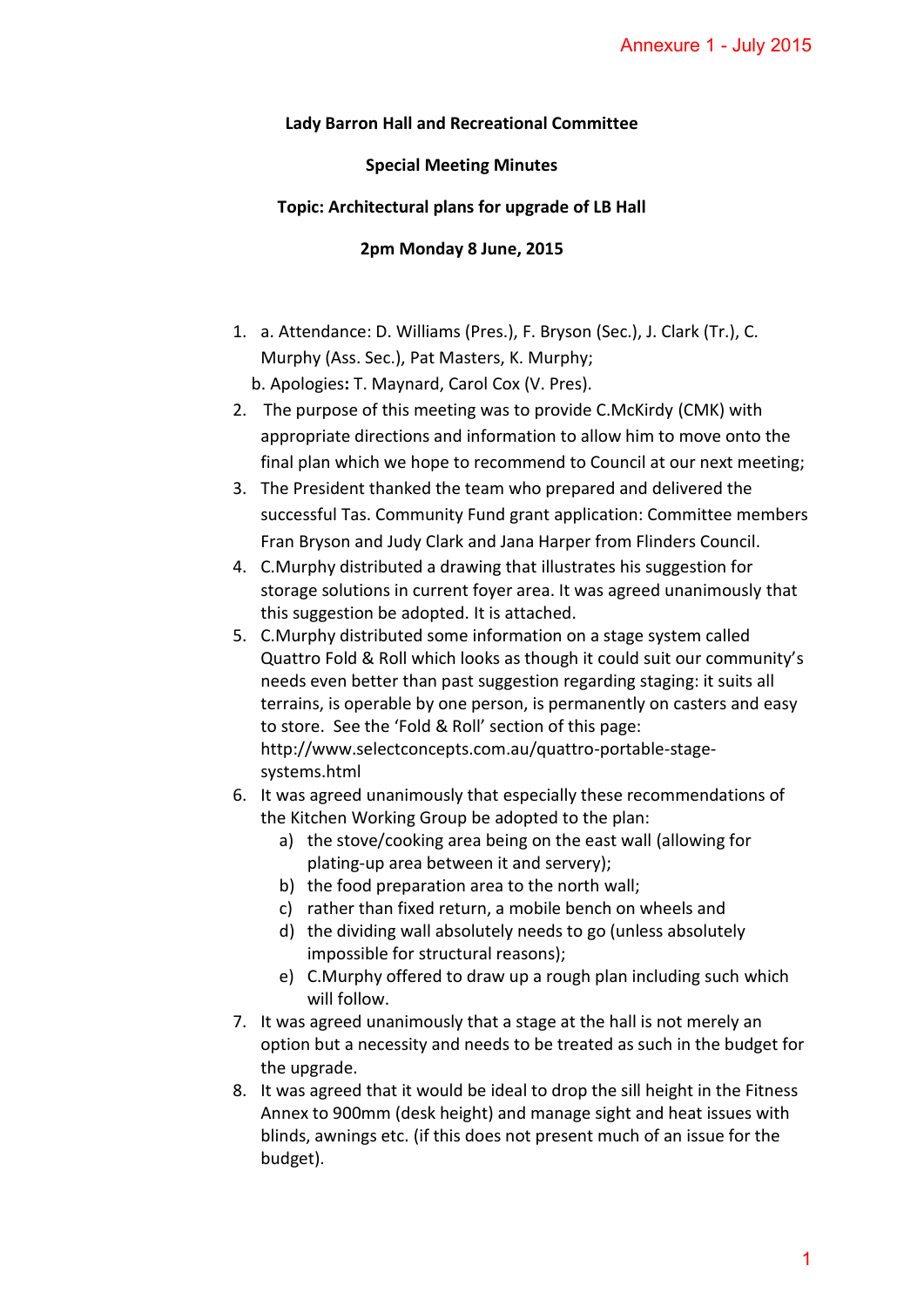- 9. The Committee reiterated its focus on the main community priorities as: Annexure 1 - July 2015<br>
1 community priorities<br>
including events and<br>
ponent of upgrade;<br>
2 Steering Committee.<br>
d plan.
- a) Hall to be available for easy "whole of hall" use including events and indoor sports like badminton;
- b) Stage easily accessible for above as a core component of upgrade;
- c) Kitchen able to (at least) serve food.

It was agreed to communicate these priorities to the Steering Committee.

**Next Meeting**: To be advised upon receipt of updated plan.